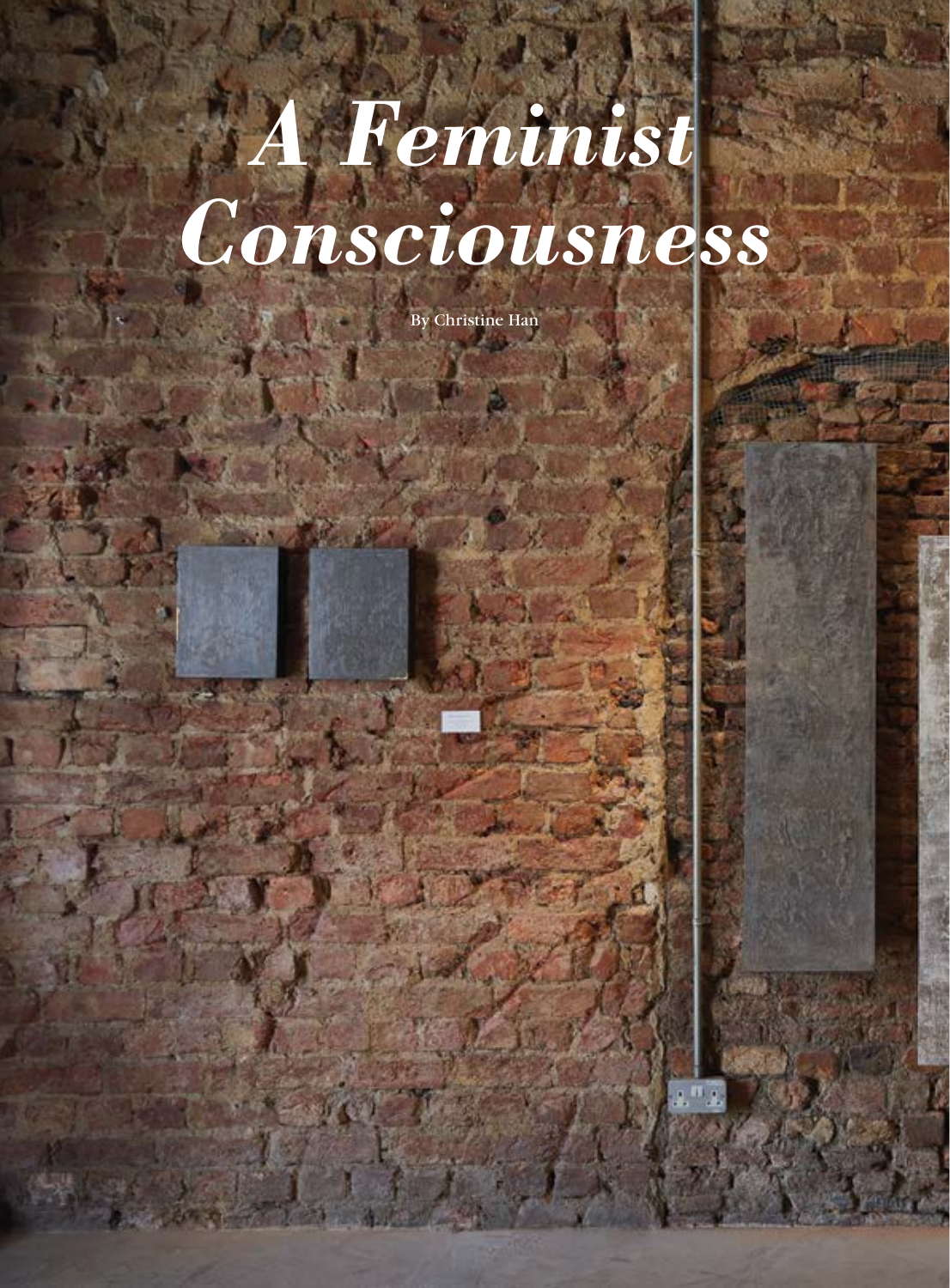*Three independent, multi-cultural female artists lend their unique creative visions to Singapore's vibrant art identity. Their individual expressions highlight their different social and personal struggles. But their innovative endeavor also gives voice to those who have none.*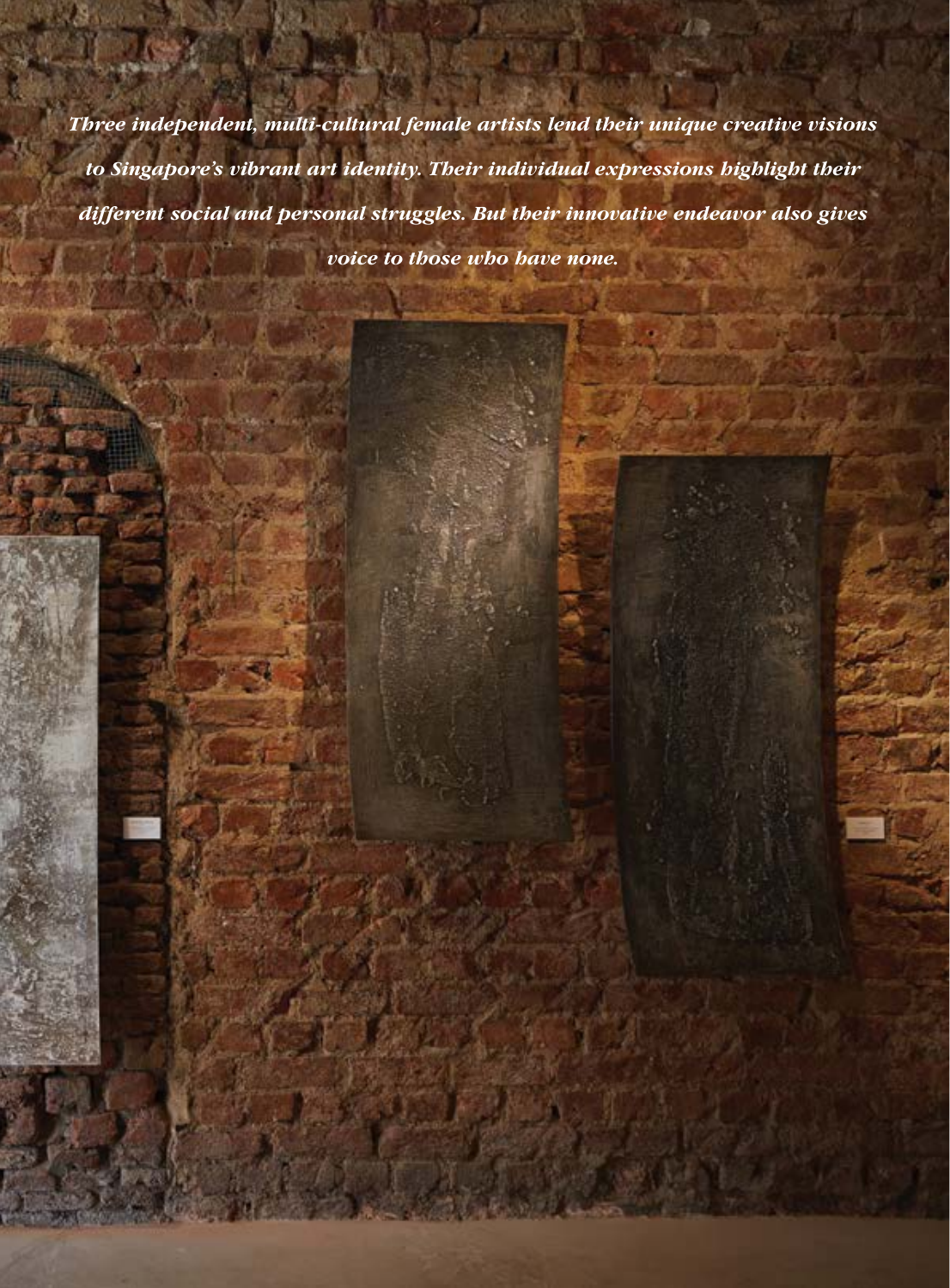**Ma**ithra Jeevan-<br>
Vij, and Kiwha<br>
Lee Blocman<br>
are among a<br>
new wave of emerging antham, Alpana Vij, and Kiwha Lee Blocman are among a

female artists in Singapore who are attracting the attention of galleries and collectors. Their art engages with the self, referencing everyday world experience directly. One studies the aesthetics and eroticism of younger women's bodies, with its roots in her own experience as a brown, Indian, millennial woman in Singapore. Another is attracted to the dark tones of an old tree, the roughness of stone, or even the scruffy look of a book whose pages have been handled by many people. The third finds faith in forms and colors in a search for

freedom and fresh possibilities in her art. These three women take their art seriously, introducing perceptions, ideas, and experiences that have come about through their common sexual identity and distinctive feminist thoughts. Even so, they would rather do away with the label "women artists": they believe women's art should be integrated with men's rather than constitute a separate identity.

Born in Singapore, Mithra Jeevanantham grew up surrounded by Indian and Chinese culture, constantly exposed to a set of rules defining appropriate feminine behavior or "gender



Above: **Mithra Jeevanantham,**Swimmingly, 2018, silkscreen print, 56 x 73 cm. Previous pages: An installation view of **Alpana Vij**'s solo show, *Wood Metal Stone,* 2019. All images: Courtesy of each Artist.

norm." She received her BFA, with first class honors, at Lasalle College of the Arts, Singapore. She has come to value an art grounded in personal experience.

"Over the years, I've become aware of the inequalities I experienced as representative of a minority culture. Racism and discrimination still persist in Singapore and that has led me to think deeply about my cultural identity," Jeevanantham says. "My brown skin is like the status of black people in the West."

Over the past few years, Jeevanantham has transcended essentialist influences, to develop a rhetoric of printmaking appropriate to women, and, not least, to promote the strength and dignity of the female body and female sexuality. Her work tends to embrace women of color, lesbians, and others in her society who might have felt marginalized by predominantly white, heterosexual, and middle class Chinese females who are presumed to speak for all Singaporean women's interests. And, in response to cultural beliefs that body hair is shameful, Jeevanantham invented the brown-skinned Lotus Chimera in her work, which pictures the female body as a fleeting presence, often with holes and bountiful body hair, mimicking lotus pods/seed heads within numerous little circular cham-

bers, sending shivers down one's spine.

When I met Mithra Jeevanantham in December 2019, she had just returned from a month-long printmaking residency in Shanghai. She showed me a set of colorful works produced there, entitled *Positive Thots* (2019), in which one work has a bonsai tree in a surreal hilly landscape: lying among the roots is a wriggling octopus and an alien-looking creature. The scene, she told me, signified her recent trip there, her experiences and feelings, and in her own self-searching in a foreign context and environment.

Another picture in *Positive Thots* 



**Mithra Jeevanantham,** Positive thots, 2019, digital illustration, 53 x 53 cm. **Mithra Jeevanantham,** Positive thots, 2019, digital illustration, 53 x 53 cm.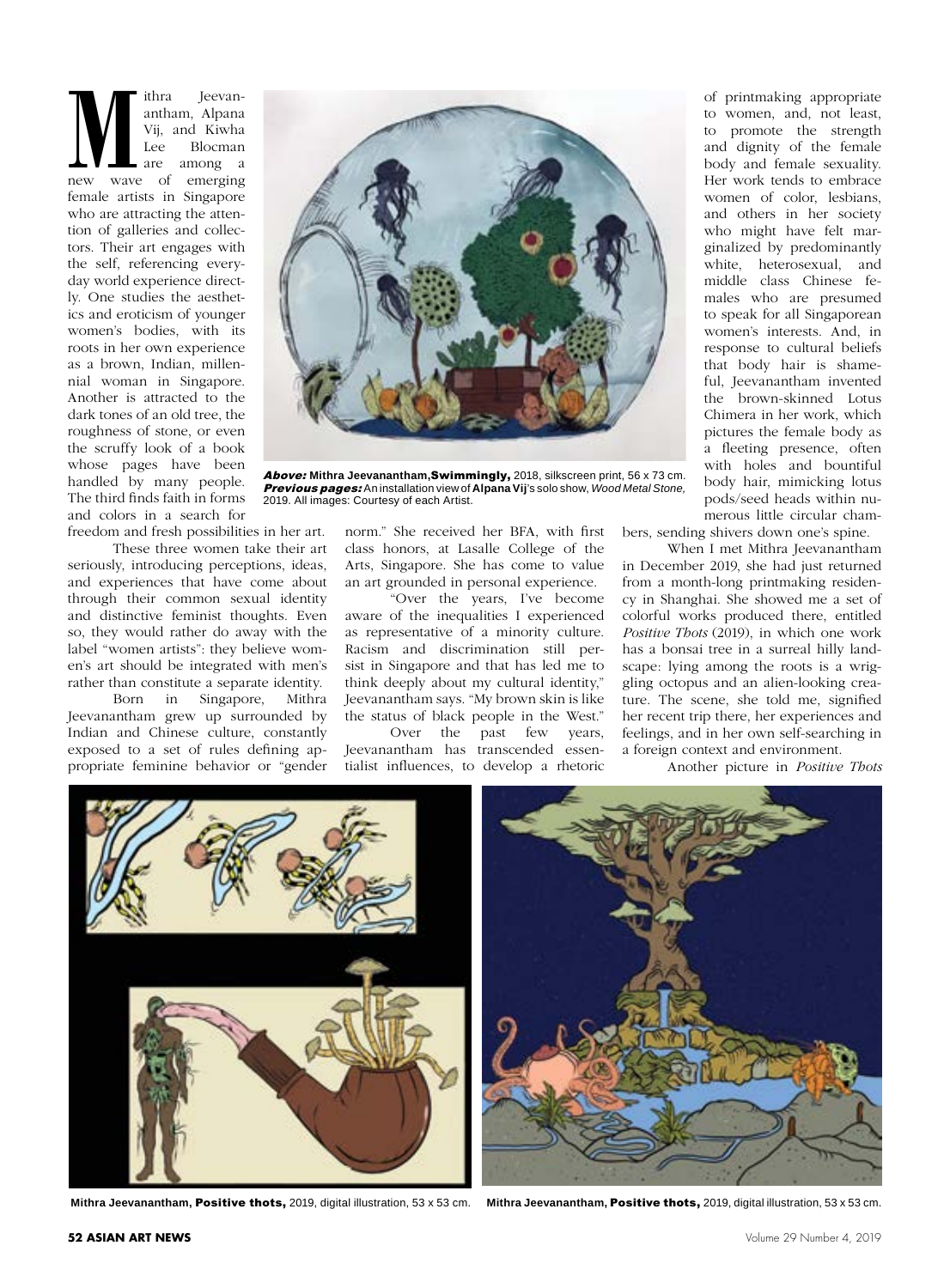shows a leaking female body and body parts, exteriorized body fluids and organs, joined to a gigantic pipe sprouting a bunch of lotuses. Burnt umber, chestnut, chocolate, dessert sand, these colors and other shades of brown tend to dominate in Jeevanantham's work and her preoccupation with fragmented, grotesque, and non-idealized female bodies. A silkscreen print, *Undercovers, in an Almond* (2017), in dark, moody colors, features disconcerting symbolic transformations of organic forms, figures, and natural things into other kinds of beings that raises questions of suppressed emotions and "fundamental darkness" within.

From the outset, Jeevanantham worked mostly with silkscreen and understood how physically demanding the whole process of printmaking can be. She does not think of it as a masculine task, though she lets on that the printmaking studio would sometimes involve more than one person because of the physical labor of pulling the screens. Her latest work shows she's not afraid to move in new directions; in December, she debuted a new work at Coda Culture, an independent art space in Singapore.

Displaying her new penchant for silliness, Jeevanantham's *Precious Thots* references the "culture of everyday life" including "jokes and idioms" and "gossip" that one finds in Housing Development Board (HDB) living in Singapore. Her alter ego, the naked Lotus Chimera, replete with holes and hair, is prominent in a few places; she appears at the window, on the clothes-drying rack in the HDB block, and among thick leaves and branches winding elegantly along the architectural facade of the building. Decked out on digital print, a girl's head, like a jack in the box, pops up out of a fishing pond; a toilet bowl sits on top of the block; a swing, an eye, stars, flowers, comets, circles, spheres, and angels appear.

**WE ARE SET ASSEM** Individual or imaginative landscapes by Jeevanantham delve into the figurative, fellow Singaporean artist Alpana Vij's work is largely abstract, as the latter imaginative landscapes by Jeevanantham delve into the figurative, fellow Singaporean artist Alpana derives her own sensual and emotional response to her environment, layering time and history, painting and drawing, and various meanings and associations. When I visited Vij's studio in Singapore recently, she showed me a series of paintings resembling stones on the road, wood on the beach, or pieces of machinery in a scrapyard. Some of them have rough and fissured surfaces that are eroded or weathering slowly, like pieces of raw wood exposed to wind and rain. There are also metal paintings, which appear like rusty



**Mithra Jeevanantham,** Undercovers, in an almond, 2017, silkscreen print, 80 x 75 cm.

sheets of iron and tin, in a waffle finish and with a heavier texture. "I want the grey of the steel to come through; the brown of the corrugated metal to come through, the wood to come through, the stone—all of those things are considered," says Vij. Indeed, each work's emphasis is on the material and physical processes, and therefore the question, for the artist, has always been "how to paint."

Alpana Vij's body of work includes large portraits and abstract landscapes. In her painting she does not limit herself to canvas, but experiments also with wood and paper, with aluminum and ceramics as support materials. Apart from oil and acrylic, she uses concrete, gold paint, bitumen, and wax. Fascinated by the various landforms made by erosion, deposition, wind, and rain, she evokes these effects in her most recent paintings, sometimes breaking and scratching the surfaces, which have a tactile presence. There are no brushes involved in these paintings: a squeegee, rollers, and sharp mark-making tools are used to apply the colors. From a middle distance, the rise and fall of the surface in Vij's paintings suggests sculptural relief, and yet close inspection reveals none. "Rust can be so beautiful on metal, and when painting these surfaces, I could see that it was beginning to make

little nuances and other colors more visible. It evolved," says Vij. "There is crimson red, cerulean, ultramarine blue, deep yellow, ochre, and sap green, [each of which] is masked out but still visible."

Alpana Vij, who lives in Singapore, was born and brought up in New Delhi. In the late 2000s, leaving the comfortable world of advertising and commercial design behind, Vij made the radical move to become a painter. She moved to Singapore, where received her MFA at LASALLE College of the Arts in 2017. Since then, she has gravitated toward minimalism, as seen in her most recent solo exhibition *Wood Metal Stone* at Ultra Super New Gallery, in October 2019. The title *I Heard the Echo of a Distant Time* (2018) (*see* the central pieces of pages 50-51) highlights the weathered feel of the surface of this painting, with its signs of disintegration—seemingly flecked-off paint, gouges, and stains. The diptych, on curved wooden sheets, looked as if it had succumbed to the local humid weather.

Her abstracts, Vij told me, were often mistaken to be by men, due to their large size and subject matter. But it really comes down to a feminist consciousness for her, in that the whole journey of art has functioned as aesthetic experience. Alpana Vij gets her inspiration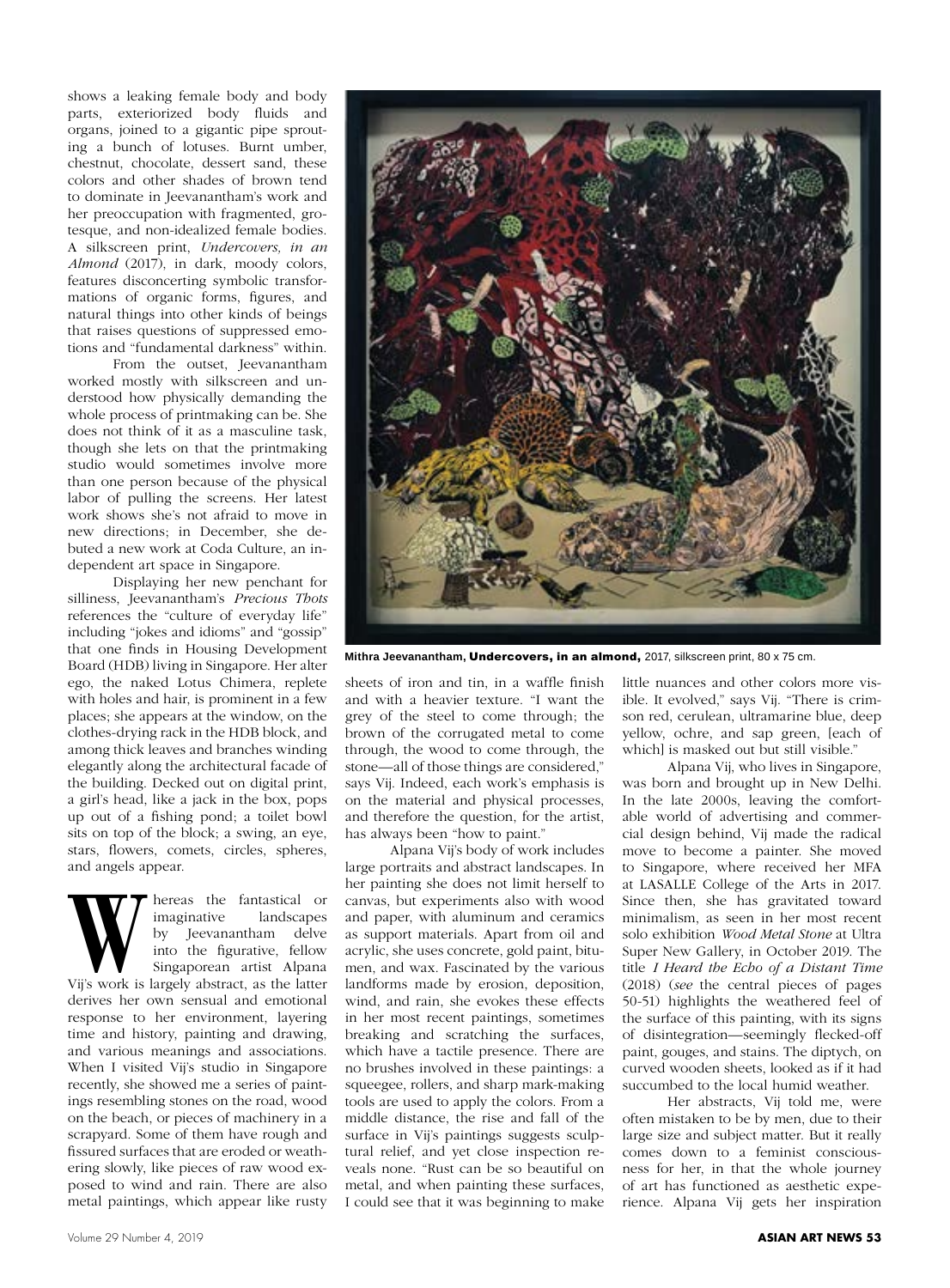from eroded rock faces and the intricate structures of leaves, petals, and branches; forms, patterns, and textures of nature are a clear influences on her paintings, found objects, photography, and video. Her art practice is also informed by the Buddhist concept of *sunyata* or emptiness that focuses on the transitory and ephemeral nature and interconnectedness of all phenomena. Vij's recent exhibition presents works such as *What Do I See When I See a Fallen Leaf* (2018), made by sewing dried leaves with gold thread, which express a metaphysical intelligence and poetic beauty.

**Ma** a positive outlook in life, Vij believes that art helps people discover who they are, where their power lies, and how tive outlook in life, Vij believes that art helps people discover who they are, they can make their own exchanges between art and life. Another fellow artist eager to extend 'art into life' and to exercise her own control over forms encountered in our everyday life is Kiwha Lee Blocman, who had lived in Singapore during the past twelve years and is now pursuing her MFA at Hunter College in New York City. Blocman wants art to make people think differently, to explore new ideas, and to challenge all forms of authority. A multidisciplinary artist, her painting has an attachment to a largely modernist tradition of abstract painting but it rejects a viewing (such as that proposed



**Alpana Vij,** Echoes - 2, 2018, oil, wax and bitumen on concrete and wood panels, 98 x 85 cm.



**Alpana Vij,** The earth has stories to tell, 2018, oil, wax and graphite on wood, 152 x 152 cm.

by Clement Greenberg's modernism) that is closed off from its surroundings. Born in Seoul, Korea, she was raised in New York, Sydney, Seoul, Boston, and London. Her abstraction takes notions of migration and racial otherness as well as the interrogation of identity and cultural experience as a means of questioning power. Her art also crosses boundaries between Asia and the West as well as self and other.

On the island citystate, which she calls home, "Singapore gave me the time, space, and freedom to pursue my art practice daily and vigorously," Blocman says. "It is a very plugged-in city with a lot of support for local artists." While keeping her Singapore art studio for painting and printmaking, she is excited about the prospect of working between New York and Singapore and the dynamic art scenes and the crosscultural exchange they offer. Prior to her MFA, she studied painting, design, animation, and new media at UNSW College of Fine Arts in Sydney, and later at University of Technology Sydney.

Blocman has developed a resolutely graphic style of abstract painting in which the notion of shape is investigated. Since 2015, she has filled her canvases with fields of color and abstract forms. One might think there is the danger that sometimes large and colorful pictures add decorative areas to the gallery walls. But Blocman's plays of form point to her diasporic experiences and



Above from left: Alpana Vij, What do I see when I see a fallen leaf, HCR - 0518, 2018, dried leaf and 24k gold thread on concrete, 30 x 27 cm. **Alpana Vij,** What do I see when I see a fallen leaf, TA-0618, 2018, dried leaf and 24k gold thread on concrete, 30 x 30 cm. **Alpana Vij,** What do I see when I see a fallen leaf, LP-1119, 2019, dried leaf and 24k gold thread on concrete, 40 x 30 cm.